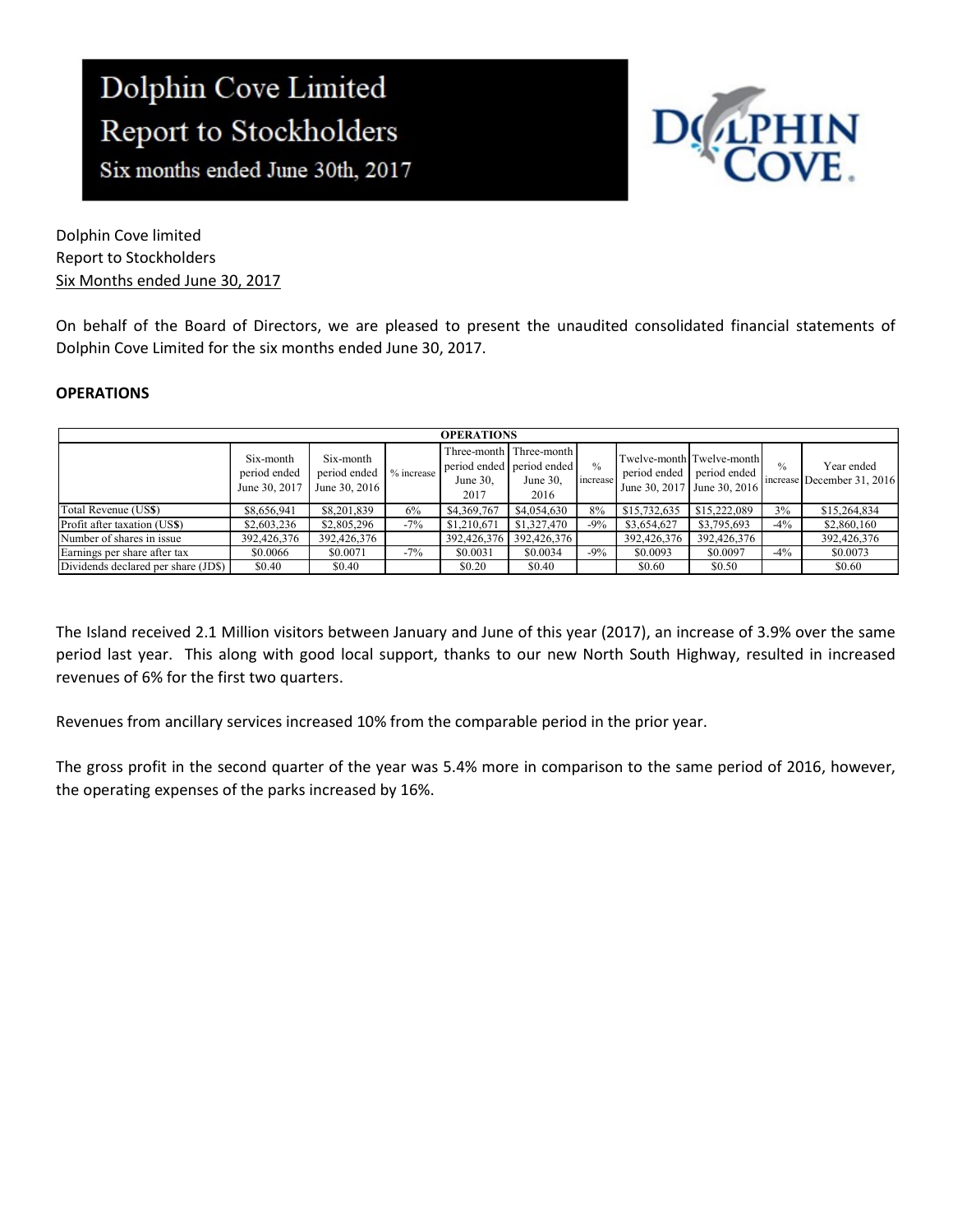Six months ended June 30th, 2017



#### FINANCIAL POSITION

| <b>FINANCIAL POSITION</b>     |                        |                        |                         |                               |                         |  |  |  |
|-------------------------------|------------------------|------------------------|-------------------------|-------------------------------|-------------------------|--|--|--|
|                               | As at<br>June 30, 2017 | As at<br>June 30, 2016 | Increase/<br>(decrease) | As at<br>December 31,<br>2016 | Increase/<br>(decrease) |  |  |  |
| <b>Working Capital (US\$)</b> | \$3,182,954            | \$3,896,429            | $-18%$                  | \$1,377,018                   | 131%                    |  |  |  |
| Fixed Assets (US\$)           | \$24,537,253           | \$23,523,485           | 4%                      | \$24,158,166                  | $2\%$                   |  |  |  |
| Net Assets (US\$)             | \$26,831,284           | \$26,024,078           | $3\%$                   | \$25,441,329                  | $5\%$                   |  |  |  |
| Debt to Equity ratio          | 0.04:1                 | 0.06:1                 |                         | 0.05:1                        |                         |  |  |  |
| Net assets per share          | \$0.07                 | \$0.07                 | 3%                      | \$0.06                        | $5\%$                   |  |  |  |
| Market price (JD\$)           | \$20.00                | \$11.65                | 72%                     | \$15.00                       | 33%                     |  |  |  |
| Market/Book value             | 2.93                   | 1.76                   | 67%                     | 2.31                          | 26%                     |  |  |  |

During this quarter the Group made capital expenditures of US\$0.2 million for the several improvements to the facilities of the Parks which is expected to have a positive impact on our performance going forward.

Working capital increased by US\$0.9 million in comparison to the first quarter of 2017 due mainly to the increase in the cash and cash equivalents and the accounts receivable, however, it shows a decrease versus the first semester of 2016.

A dividend of J\$0.20 (20 Jamaican cents) per share was declared on August 9th, 2017 to be paid on the 20th of September of 2017 to shareholders of record on 31 August 2017 with the ex-dividend date being 29 August 2017. This brings the total of dividends declared in 2017 to the date of this report to J\$0.60 (60 Jamaican cents).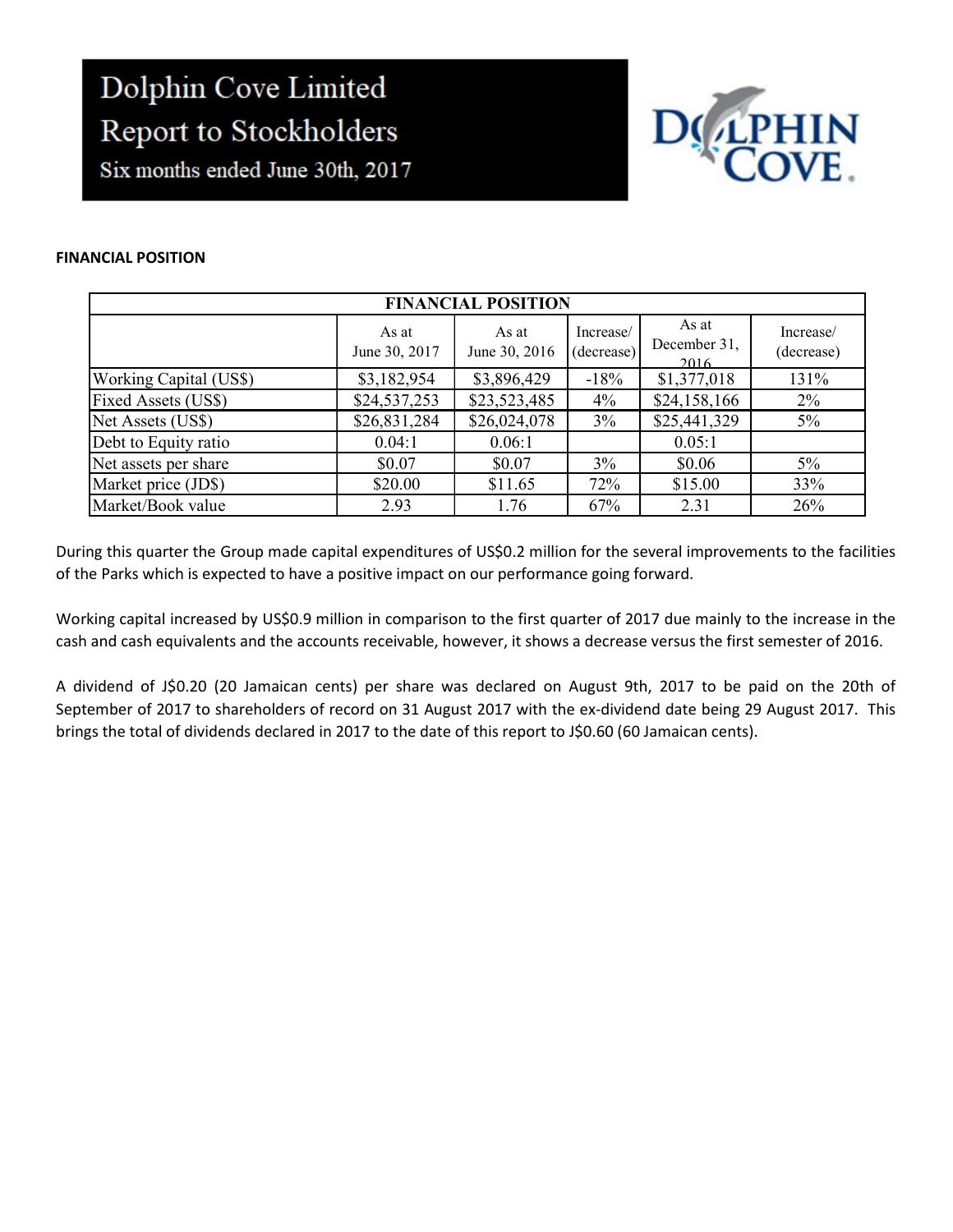Six months ended June 30th, 2017



#### DOLPHIN COVE LIMITED

#### Group Interim Statement of Financial Position As At June 30, 2017

|                                                                           |             | <b>6 Months</b><br><b>Ended</b><br>June 30, 2017 | <b>6 Months</b><br><b>Ended</b><br>June 30, 2016 | Year<br><b>Ended</b><br>December 31, 2016 |
|---------------------------------------------------------------------------|-------------|--------------------------------------------------|--------------------------------------------------|-------------------------------------------|
|                                                                           |             | <b>Unaudited</b>                                 | <b>Unaudited</b>                                 | <b>Audited</b>                            |
| <b>CURRENT ASSETS</b>                                                     |             |                                                  |                                                  |                                           |
| Cash and cash equivalents<br>Securities purchased under resale agreements |             | 2,545,407                                        | 1,853,013                                        | 1,223,530                                 |
| Investments                                                               |             | 1,995                                            | 1,362,470<br>274,131                             | 300,037                                   |
| Accounts receivable                                                       |             | 2,376,805                                        | 2,198,546                                        | 1,699,508                                 |
| Due from related parties                                                  | (5)         | 510,780                                          | 70,127                                           |                                           |
| Taxation recoverable                                                      |             | 71,267                                           | 67,476                                           | 28,268                                    |
| Inventories                                                               |             | 567,614                                          | 527,882                                          | 343,703                                   |
|                                                                           |             | 6,073,867                                        | 6,353,645                                        | 3,595,046                                 |
| NON-CURRENT ASSETS                                                        |             |                                                  |                                                  |                                           |
| Property, plant and equipment                                             |             | 20,397,959                                       | 19,957,267                                       | 20,292,633                                |
| Live assets                                                               |             | 4,139,294                                        | 3,566,218                                        | 3,865,533                                 |
| Due from related company                                                  |             | 110,000                                          |                                                  | 1,450,000                                 |
|                                                                           |             | 24,647,253                                       | 23,523,485                                       | 25,608,166                                |
| <b>TOTAL ASSETS</b>                                                       | \$          | 30,721,120                                       | 29,877,130                                       | 29,203,212                                |
| <b>CURRENT LIABILITIES</b>                                                |             |                                                  |                                                  |                                           |
| Bank overdrafts                                                           |             | 256,527                                          |                                                  | 113,286                                   |
| Accounts payable                                                          |             | 1,426,777                                        | 1,077,771                                        | 1,340,354                                 |
| Dividend Payable                                                          |             |                                                  | 617,914                                          |                                           |
| Current portion of long term liabilities                                  |             | 734,575                                          | 754,921                                          | 740,635                                   |
| Taxation payable                                                          |             |                                                  |                                                  | 1,641                                     |
| Due to other related companies                                            | (5)         | 473,034                                          | 6,609                                            | 22,112                                    |
|                                                                           |             | 2,890,913                                        | 2,457,215                                        | 2,218,028                                 |
|                                                                           |             |                                                  |                                                  |                                           |
| NON-CURRENT LIABILITY                                                     |             |                                                  |                                                  |                                           |
| Deferred tax liability                                                    |             | 586,421                                          | 578,793                                          | 936,916                                   |
| Long-term liabilities                                                     |             | 412,501                                          | 817,043                                          | 606,939                                   |
|                                                                           |             | 998,922                                          | 1,395,836                                        | 1,543,855                                 |
| SHAREHOLDERS' EQUITY                                                      |             |                                                  |                                                  |                                           |
| Share capital                                                             |             | 3,654,390                                        | 3,654,390                                        | 3,654,390                                 |
| <b>Equity Reserves</b>                                                    |             | 10,655,445                                       | 10,708,072                                       | 10,655,913                                |
| <b>Retained Earnings</b>                                                  |             | 12,521,449                                       | 11,661,616                                       | 11,131,026                                |
|                                                                           |             | 26,831,284                                       | 26,024,078                                       | 25,441,329                                |
| TOTAL SHAREHOLDERS'                                                       |             |                                                  |                                                  |                                           |
| <b>EQUITY AND LIABILITIES</b>                                             | $\mathbb S$ | 30,721,120                                       | 29,877,130                                       | 29,203,212                                |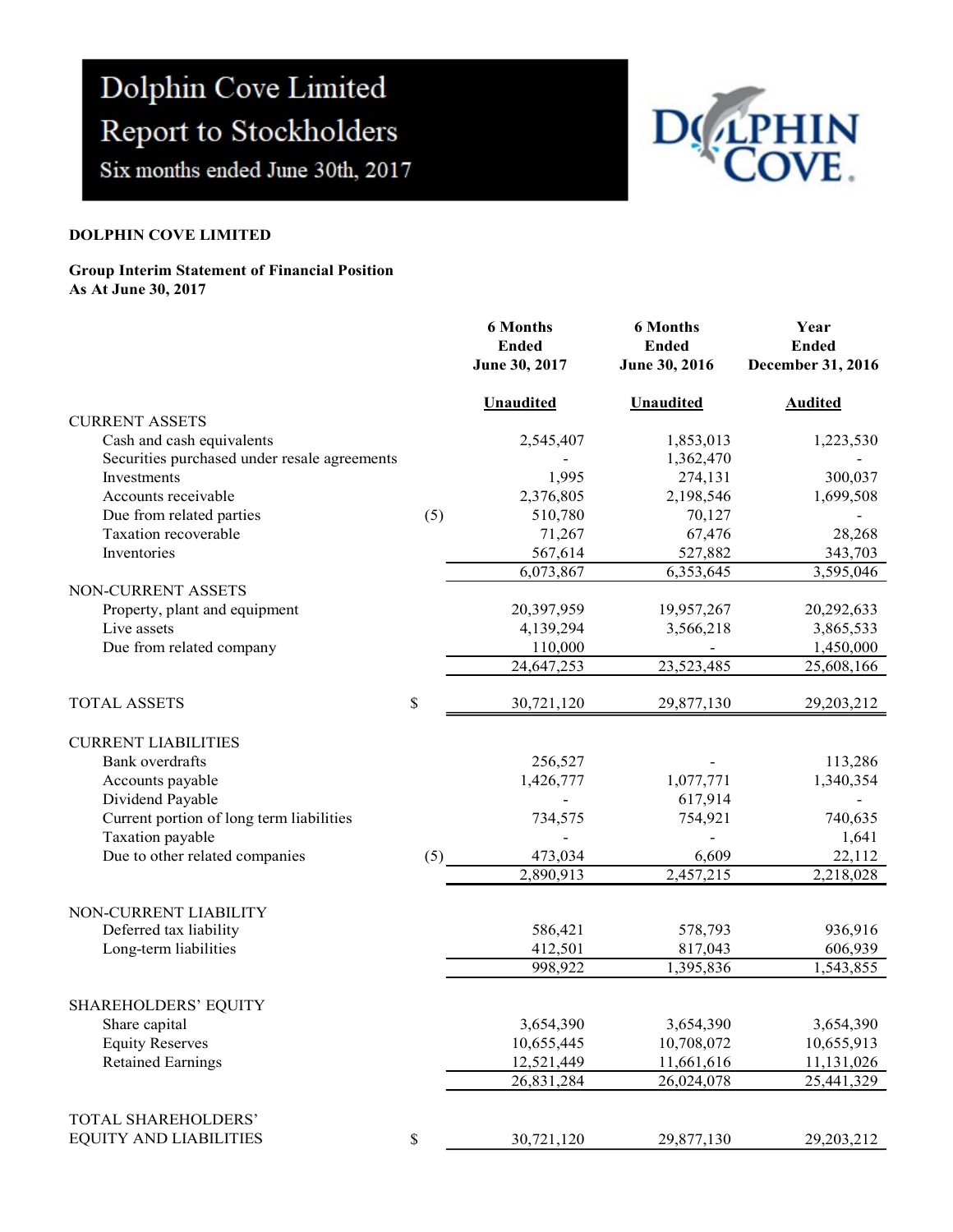Six months ended June 30th, 2017

#### DOLPHIN COVE LIMITED

Group Interim Statement of Profit or Loss and Other Comprehensive Income Six months ended June 30, 2017

|                                                                                         | <b>6 Months</b><br><b>Ended</b><br>June 30, 2017<br><b>Unaudited</b> | <b>6 Months</b><br><b>Ended</b><br>June 30, 2016<br><b>Unaudited</b> | 3 Months<br><b>Ended</b><br>June 30, 2017<br><b>Unaudited</b> | 3 Months<br><b>Ended</b><br>June 30, 2016<br><b>Unaudited</b> | Year<br><b>Ended</b><br>December 31, 2016<br><b>Audited</b> |
|-----------------------------------------------------------------------------------------|----------------------------------------------------------------------|----------------------------------------------------------------------|---------------------------------------------------------------|---------------------------------------------------------------|-------------------------------------------------------------|
| <b>OPERATING REVENUE:</b>                                                               |                                                                      |                                                                      |                                                               |                                                               |                                                             |
| Programmes revenue                                                                      | 4,909,815                                                            | 4,801,917                                                            | 2,486,205                                                     | 2,380,728                                                     | 8,805,221                                                   |
| Ancillary services revenue                                                              | 3,747,126                                                            | 3,399,922                                                            | 1,883,562                                                     | 1,673,902                                                     | 6,459,613                                                   |
| Overall Revenue                                                                         | 8,656,941                                                            | 8,201,839                                                            | 4,369,767                                                     | 4,054,630                                                     | 15,264,834                                                  |
| Less: Direct costs of sales                                                             | 472,400                                                              | 436,734                                                              | 250,561                                                       | 226,873                                                       | 1,133,669                                                   |
| Net Revenue                                                                             | 8,184,541                                                            | 7,765,105                                                            | 4,119,206                                                     | 3,827,758                                                     | 14, 131, 165                                                |
| Gain on disposal of property, plant & equipment<br>Live assets retired                  |                                                                      |                                                                      |                                                               |                                                               |                                                             |
| Other income                                                                            | 1,484                                                                | 436                                                                  | 1,484                                                         | 436                                                           | 427                                                         |
|                                                                                         |                                                                      |                                                                      |                                                               |                                                               |                                                             |
|                                                                                         | 8,186,025                                                            | 7,765,540                                                            | 4,120,690                                                     | 3,828,193                                                     | 14, 131, 592                                                |
| <b>OPERATING EXPENSES:</b>                                                              |                                                                      |                                                                      |                                                               |                                                               |                                                             |
| Selling                                                                                 | 2,173,295                                                            | 2,029,626                                                            | 1,097,024                                                     | 987,109                                                       | 4,410,924                                                   |
| Other operations                                                                        | 1,846,468                                                            | 1,619,100                                                            | 1,027,118                                                     | 858,873                                                       | 3,767,635                                                   |
| Administrative                                                                          | 1,305,730                                                            | 1,205,266                                                            | 671,517                                                       | 641,111                                                       | 2,525,587                                                   |
|                                                                                         | 5,325,493                                                            | 4,853,992                                                            | 2,795,659                                                     | 2,487,093                                                     | 10,704,146                                                  |
| Profit before finance income and costs                                                  | 2,860,532                                                            | 2,911,548                                                            | 1,325,031                                                     | 1,341,100                                                     | 3,427,446                                                   |
| Finance income                                                                          | 151,690                                                              | 250,131                                                              | 85,749                                                        | 180,739                                                       | 172,394                                                     |
| Finance costs                                                                           | (197, 787)                                                           | (160, 288)                                                           | (96, 492)                                                     | (81, 528)                                                     | (307, 943)                                                  |
|                                                                                         |                                                                      |                                                                      |                                                               |                                                               |                                                             |
| Profit before taxation                                                                  | 2,814,436                                                            | 3,001,392                                                            | 1,314,287                                                     | 1,440,311                                                     | 3,291,897                                                   |
| Taxation                                                                                | (211,200)                                                            | (196,096)                                                            | (103, 617)                                                    | (112, 841)                                                    | (431, 737)                                                  |
| Profit for the period                                                                   | \$<br>2,603,236                                                      | 2,805,296                                                            | 1,210,671                                                     | 1,327,470                                                     | 2,860,160                                                   |
| Earnings per stock unit                                                                 | 0.66¢                                                                | 0.71c                                                                | $0.31\epsilon$                                                | 0.34c                                                         | 0.73c                                                       |
| Other comprehensive Income:<br>Items that are or may be reclassified to profit or loss: |                                                                      |                                                                      |                                                               |                                                               |                                                             |
| Translation adjustment on consolidation of foreign subsidiaries                         |                                                                      | 48,957                                                               |                                                               | 989                                                           |                                                             |
| Fair value appreciation of available-for-sale investments                               |                                                                      | 18,899                                                               |                                                               | 13,879                                                        | 30,646                                                      |
|                                                                                         |                                                                      | 67,856                                                               |                                                               | 14,868                                                        | 30,646                                                      |
| Total comprehensive income                                                              | \$<br>2,603,236                                                      | 2,873,152                                                            | 1,210,671                                                     | 1,342,338                                                     | 2,890,806                                                   |

**DOCLPHIN**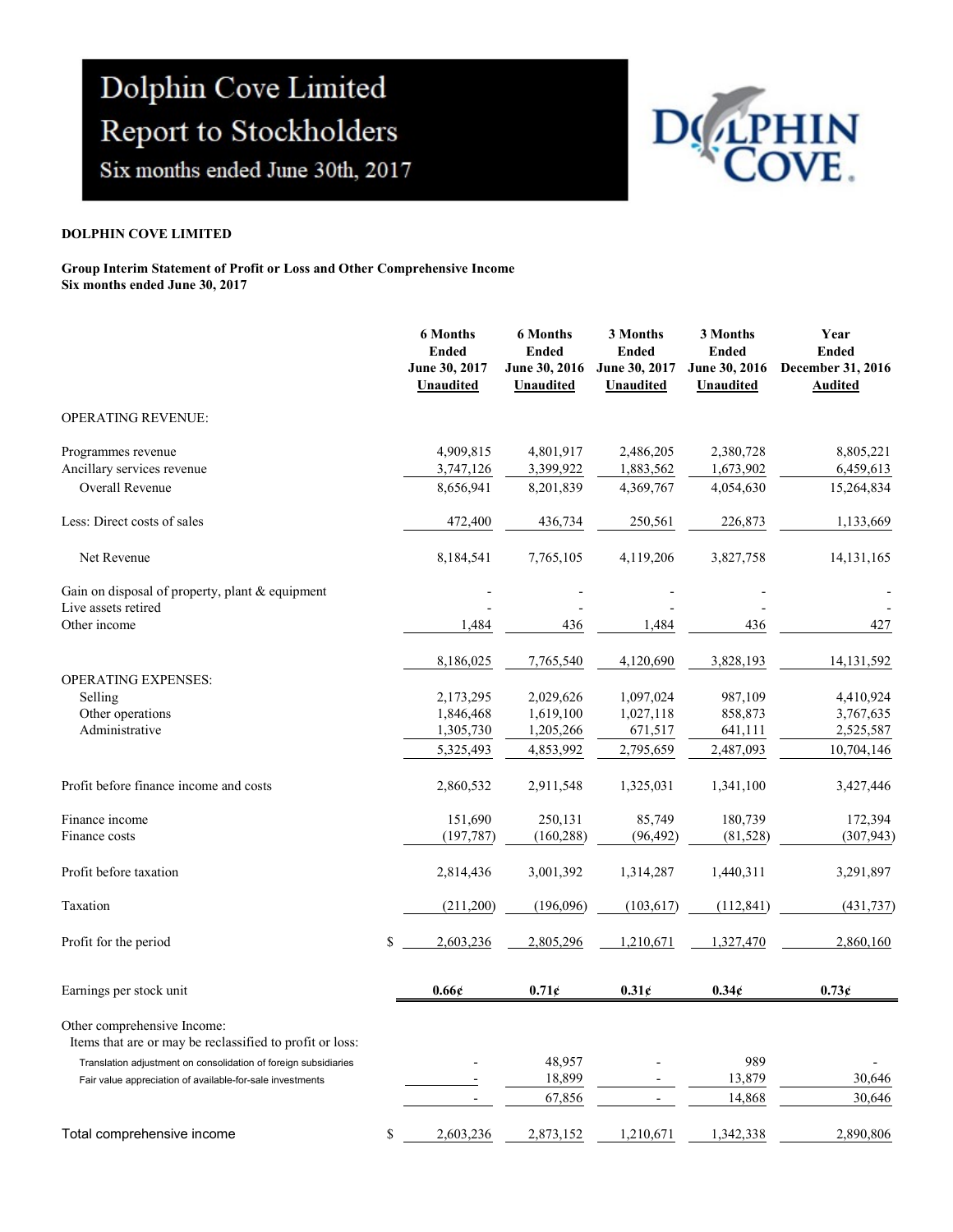Six months ended June 30th, 2017



#### DOLPHIN COVE LIMITED

Group Interim Statement of Changes in Stockholders' Equity

Six months ended June 30, 2017

|                                                                                                                                 |    | <b>6 Months</b><br><b>Ended</b><br>June 30, 2017<br>Unaudited | <b>6 Months</b><br><b>Ended</b><br>June 30, 2016<br><b>Unaudited</b> | Year<br><b>Ended</b><br>December 31, 2016<br><b>Audited</b> |
|---------------------------------------------------------------------------------------------------------------------------------|----|---------------------------------------------------------------|----------------------------------------------------------------------|-------------------------------------------------------------|
| Balances at beginning of period                                                                                                 | S  | 25,441,329                                                    | 24,427,733                                                           | 24,427,733                                                  |
| Transactions recorded directly in equity:<br>Dividends                                                                          |    | (1,213,281)                                                   | (1,276,806)                                                          | (1,877,210)                                                 |
| Total comprehensive income:<br>Profit for the period                                                                            |    | 2,603,236                                                     | 2,805,296                                                            | 2,860,160                                                   |
| Other comprehensive income:<br>Translation adjustment on consolidation<br>of foreign subsidiaries<br>Fair value appreciation of |    |                                                               | 48,957                                                               |                                                             |
| available-for-sale investments                                                                                                  | \$ |                                                               | 18,899                                                               | 30,646                                                      |
| Balance at end of period                                                                                                        | \$ | 26,831,284                                                    | 26,024,078                                                           | 25,441,329                                                  |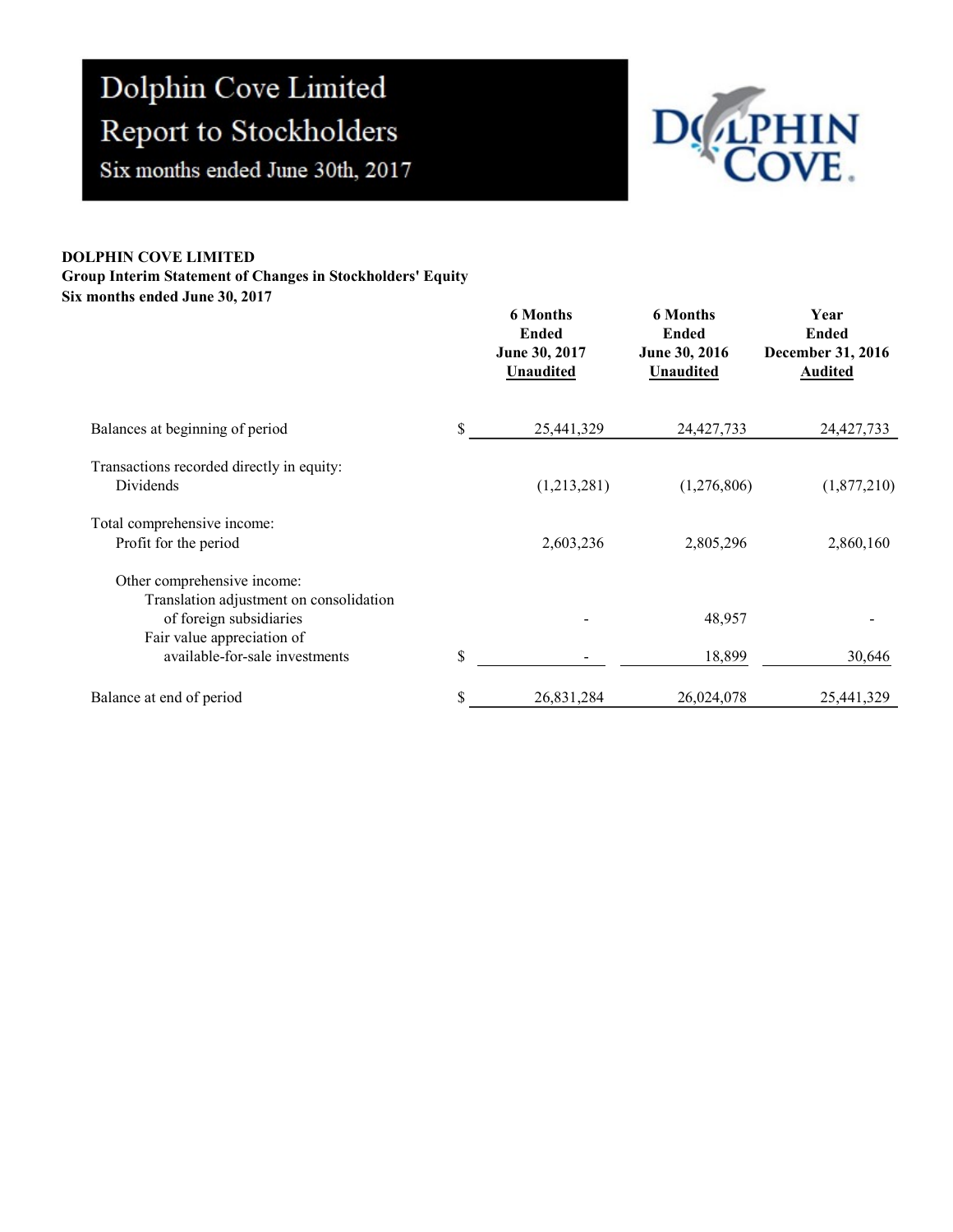Six months ended June 30th, 2017



#### DOLPHIN COVE LIMITED

#### Group Interim Statement of Cash Flows Six months ended June 30, 2017

|                                                         | <b>6 Months</b><br><b>Ended</b><br>June 30, 2017<br><b>Unaudited</b> | <b>6 Months</b><br><b>Ended</b><br>June 30, 2016<br><b>Unaudited</b> | Year<br><b>Ended</b><br>December 31, 2016<br>Audited |
|---------------------------------------------------------|----------------------------------------------------------------------|----------------------------------------------------------------------|------------------------------------------------------|
| CASH FLOWS FROM OPERATING ACTIVITIES                    |                                                                      |                                                                      |                                                      |
| Profit for the period                                   | 2,603,236                                                            | 2,805,296                                                            | 2,860,160                                            |
| Adjustments for:                                        |                                                                      |                                                                      |                                                      |
| Depreciation and amortisation                           | 406,639                                                              | 362,711                                                              | 1,008,017                                            |
| Gain on disposal of property, plant and equipment       |                                                                      |                                                                      |                                                      |
| Live assets retired                                     |                                                                      |                                                                      |                                                      |
| Interest income                                         | (151,690)                                                            | (29,036)                                                             | (48, 872)                                            |
| Interest expense                                        | 197,787                                                              | 64,583                                                               | 104,787                                              |
| Loss on disposal of investments                         |                                                                      |                                                                      |                                                      |
| Impairment loss on trade receivables                    |                                                                      |                                                                      | 163,570                                              |
| Taxation                                                | 211,200                                                              | 196,096                                                              | 431,737                                              |
| Operating profit before changes in working capital      | 3,267,171                                                            | 3,399,650                                                            | 4,519,399                                            |
| Accounts receivable                                     | (677, 297)                                                           | (226,959)                                                            | (353,589)                                            |
| Inventories                                             | (223, 911)                                                           | (71,501)                                                             | (14,004)                                             |
| Accounts payable                                        | 487,559                                                              | 549,129                                                              | 447,719                                              |
| Due to related parties                                  | 473,034                                                              | (71, 878)                                                            | 22,112                                               |
| Cash generated from operations                          | 3,326,557                                                            | 3,578,442                                                            | 4,621,637                                            |
| Interest paid                                           |                                                                      | (64, 583)                                                            | (290, 695)                                           |
| Income tax paid                                         |                                                                      | (220, 784)                                                           | (436, 784)                                           |
| Net cash provided by operating activities               | 3,326,557                                                            | 3,293,075                                                            | 3,894,158                                            |
| CASH FLOWS FROM INVESTING ACTIVITIES                    |                                                                      |                                                                      |                                                      |
| Interest received                                       | 1,972                                                                | 32,049                                                               | 51,968                                               |
| Securities purchased under resale agreements            |                                                                      | (75, 324)                                                            | 1,357,588                                            |
| Additions to property, plant and equipment              | (280,990)                                                            | (953, 457)                                                           | (1,443,361)                                          |
| Proceeds from disposal of property, plant and equipment |                                                                      |                                                                      |                                                      |
| Additions to live assets                                | (336, 446)                                                           | (577, 578)                                                           | (576, 932)                                           |
| Due from related company                                | (319, 176)                                                           |                                                                      | (1,450,000)                                          |
| Proceeds from the disposal of investments               | ÷,                                                                   |                                                                      |                                                      |
| Investments acquired                                    |                                                                      | 157,082                                                              | 161,323                                              |
| Net cash provided/(used) by investing activities        | (934, 640)                                                           |                                                                      |                                                      |
|                                                         |                                                                      | (1,417,227)                                                          | (1,899,414)                                          |
| CASH FLOWS FROM FINANCING ACTIVITIES                    |                                                                      |                                                                      |                                                      |
| Short term loan received/(repaid)                       |                                                                      |                                                                      |                                                      |
| Dividends paid                                          | (1,213,281)                                                          | (1,276,806)                                                          | (1,877,210)                                          |
| Long term liabilities, net                              |                                                                      | (203, 351)                                                           | (505, 044)                                           |
| Net cash (used)/provided by financing activities        | (1,213,281)                                                          | (1,480,157)                                                          | (2,382,254)                                          |
| Net increase in cash resources                          | 1,178,636                                                            | 395,690                                                              | (387,510)                                            |
| Cash resources at beginning of the period               | 1,110,244                                                            | 1,457,323                                                            | 1,497,754                                            |
| CASH RESOURCES AT END OF PERIOD<br>\$                   | 2,288,880                                                            | 1,853,013                                                            | 1,110,244                                            |
|                                                         |                                                                      |                                                                      |                                                      |
| Comprising:                                             |                                                                      |                                                                      |                                                      |
| Cash and cash equivalents                               | 2,545,407                                                            | 1,853,013                                                            | 1,223,530                                            |
| Bank overdrafts<br>\$                                   | (256, 527)<br>2,288,880                                              | 1,853,013                                                            | (113, 286)<br>1,110,244                              |
|                                                         |                                                                      |                                                                      |                                                      |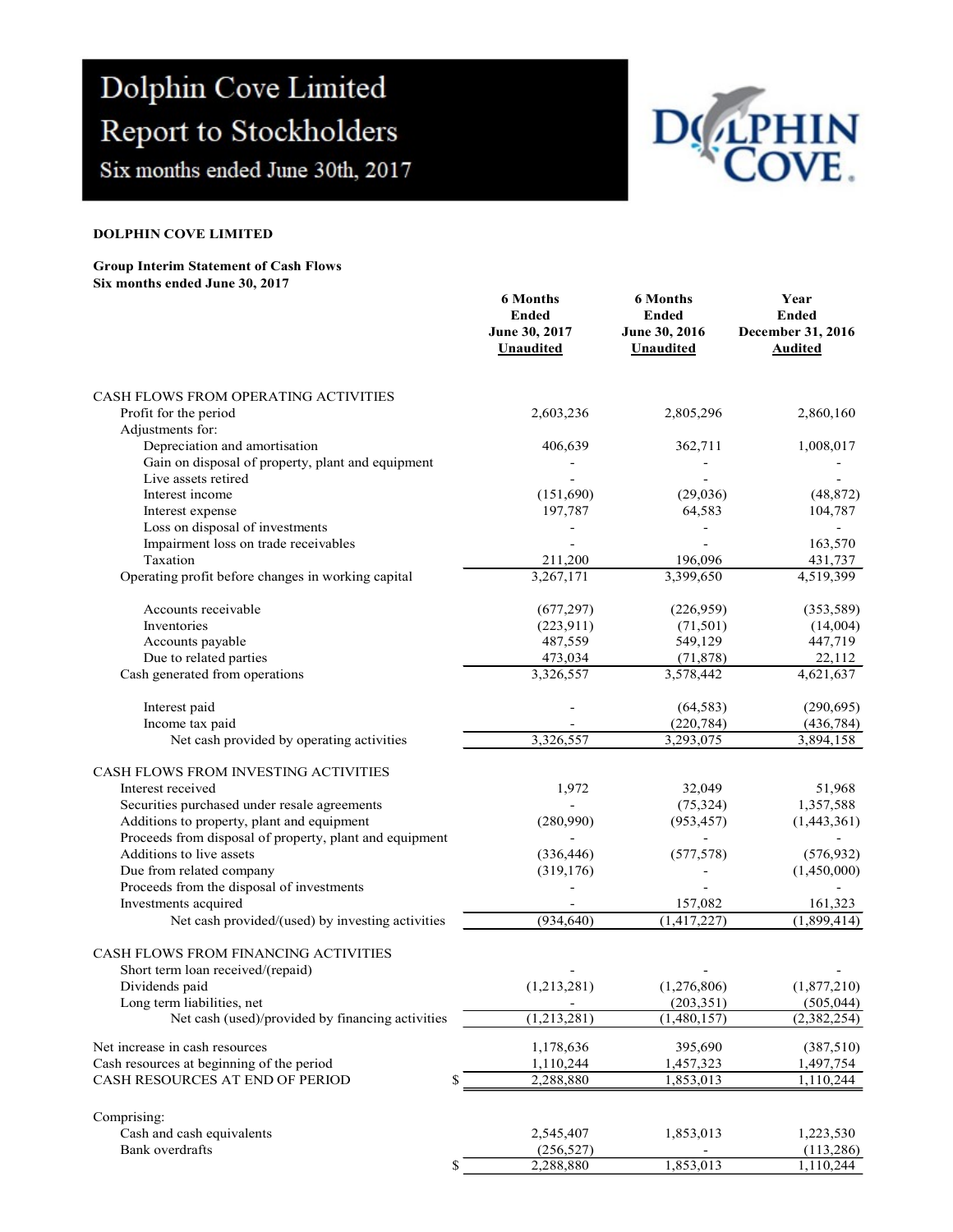Six months ended June 30th, 2017



## Selected Explanatory Notes Six months ended June 30, 2017

## 1. Corporate structure and principal activities

(a) Dolphin Cove Limited (the company) is incorporated and domiciled in Jamaica and its registered office and principal place of business is located at Belmont Road, Ocho Rios, St. Ann, Jamaica, W.I.

The principal activities of the company are the operation of marine parks and adventure programmes and ancillary operations such as restaurants, gift shops and photography at several locations in Jamaica.

The company's shares were listed on the Junior Market of the Jamaica Stock Exchange on December 21, 2010.

(b) The company and its wholly-owned subsidiaries, as listed below, are collectively referred to as "the group".

(i) Dolphin Cove (Negril) Limited was incorporated in Jamaica, on May 11, 2010, and commenced operations in September 2010. Its principal place of business is located at Point, Lucea, Hanover, Jamaica W.I. and it owns the real estate in Hanover which is now leased to the company.

(ii) Too Cool Limited is incorporated in the Cayman Islands and owns land and buildings from which the company operates.

(iii) Cheshire Hall Limited was incorporated on June 22, 2012 as a St. Lucian International Business Company (IBC), controlled by the company through a deed. Its wholly-owned subsidiary, DCTCI Limited was incorporated in the Turks and Caicos Islands and owns land on which the group intends to develop an attraction.

(iv) Balmoral Dolphins Limited is a St. Lucian IBC, incorporated on April 5, 2012.Its wholly-owned subsidiary, Dolphin Cove TCI Limited, was incorporated in the Turks & Caicos Islands for the intended purpose of operating the attraction to be developed by DCTCI Limited.

(v) SB Holdings Limited was incorporated on November 4, 2013, as a St. Lucian IBC. Its wholly-owned subsidiary, Marine Adventure Park Limited, was also incorporated in St. Lucia and purchased land in St. Lucia on which the group intends to develop an attraction.

(c) On November 18, 2015 World of Dolphins Inc. ("parent company"), incorporated in Barbados, acquired 229,610,218 shares in the company or 58.51% of its issued share capital, from a majority shareholder.

(d) World of Dolphins, Inc. is a subsidiary of Controladora Dolphin SA de C.V.(intermediate holding company), which is in turn a subsidiary of Dolphin Capital Company, S. de RL de C.V. (ultimate holding company), referred to as the "Dolphin Discovery Group" – the 'wider group'. Both companies are incorporated in Mexico.